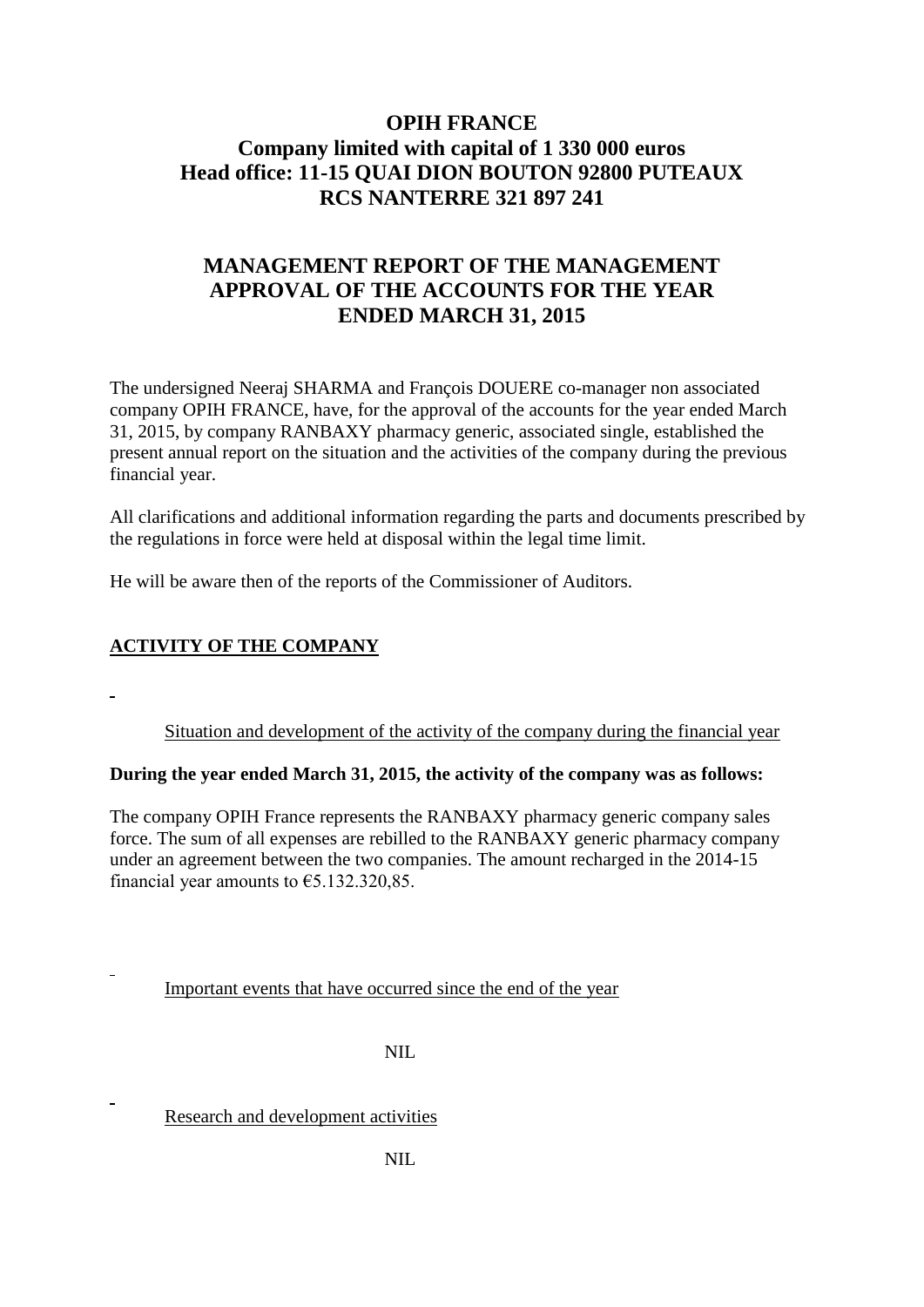### Evolution predictable and future prospects

# **The objectives for the open year 1St April 2015 are as follows**

The company expects to increase its productivity.

 $\sim$ 

#### **Information on the terms of payment of suppliers**

In accordance with articles L. 441-6-1 and D. 441 - 4 of the Code de commerce, we inform you that at the close of the last two years ending, the balance of the debts to suppliers decomposes, by due date, as follows:

| Supplier debts (in $\epsilon$ ) |                                   |                                   |                                        |
|---------------------------------|-----------------------------------|-----------------------------------|----------------------------------------|
| <b>Exercises</b>                | <b>Invoices to</b><br>30 days     | <b>Invoices to</b><br>60 days     | <b>Invoices to</b><br>90 days and more |
|                                 | <b>Amount incl.</b><br><b>VAT</b> | <b>Amount incl.</b><br><b>VAT</b> | <b>Amount incl. VAT</b>                |
| 2013/2014                       | 86.088                            | 0                                 | 0                                      |
| 2014/2015                       | 93.342                            | $\left( \right)$                  | $\theta$                               |

# **RESULTS - ASSIGNMENT**

Review of accounts and results

The annual accounts submitted for approval have been established in accordance with the rules of presentation and evaluation methods laid down by the legislation in force.

A reminder of the accounts of the previous fiscal year is provided for comparison.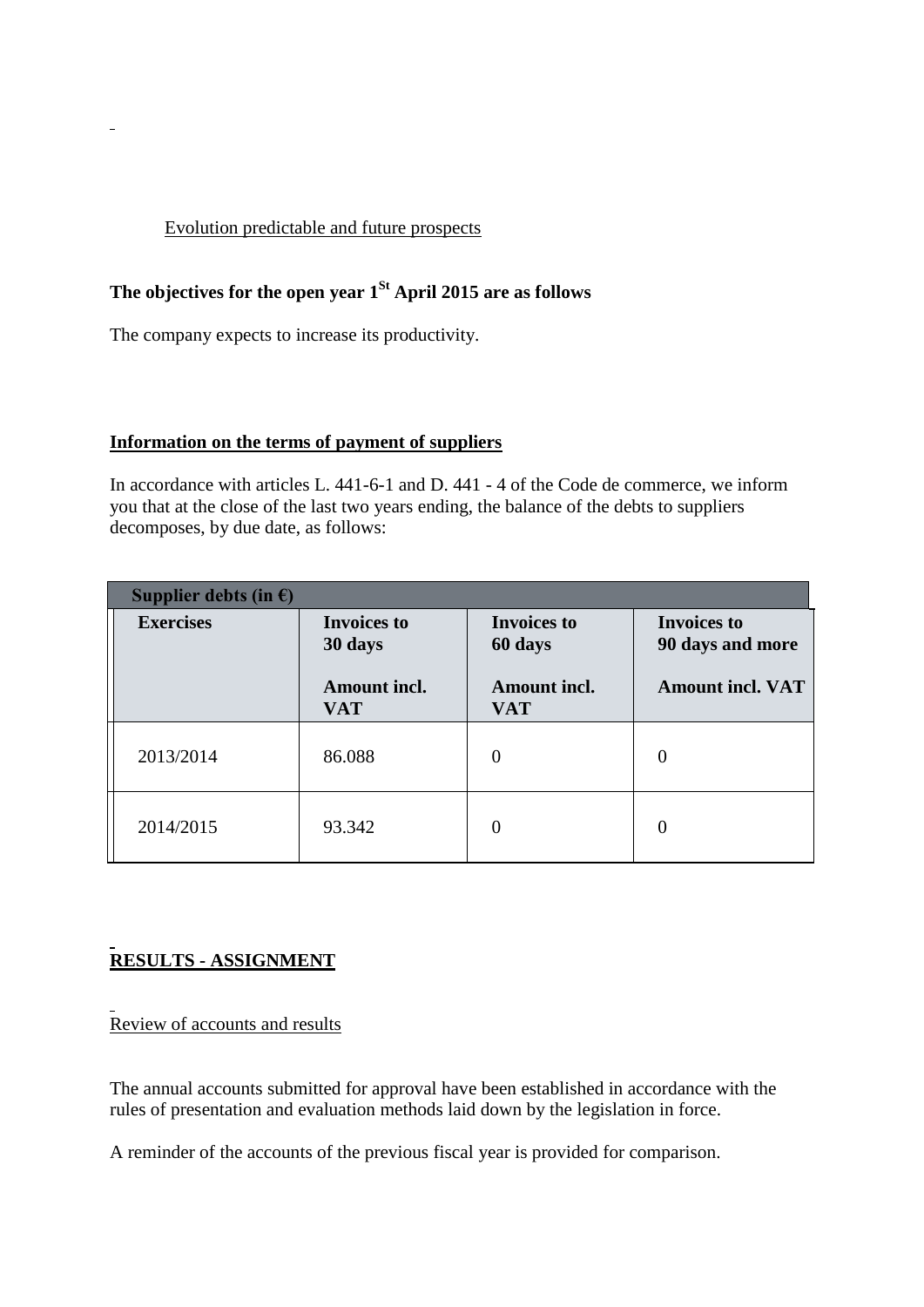During the year ended March 31, 2015, the turnover amounted to 5 210 063 euros against 6 448 584 euros for the previous year, representing a-19,20% change.

The other purchases and external costs amount to 1 303 044 euros against 1 699 112 euros for the previous fiscal year, a variation of-23,31%.

The amount of taxes and amounts to 270 513 euros against 263 737 euros for the previous year, representing a variation of 2.56%.

The amount of wages and salaries amounts to 2 379 489 euros against 2 995 228 euros for the previous year, representing a-20,55% change.

The amount of payroll amounts to 1 189 604 euros against 1 487 178 euros for the previous year, representing a-20,00% change.

The other expenses amount to-6 886 euros against 22 957 euros for the previous fiscal year.

Fiscal year operating expenses reached total 5 244 321 euros against 6 563 006 euros for the previous fiscal year, a variation of-20,09%.

Operating income is for the year to-34 258 euros against-71 952 euros for the previous year, representing a variation of 52,38%.

As for the current pre-tax result, taking account of the result of 47 943 euros (41 671 euros for the previous year), he moved to 13 685 euros against - 30 282 euros for the previous fiscal year.

After taking account of the exceptional result of-243 euros against - 34 202 euros in the previous year, the fiscal year ended March 31, 2015, translates to a profit of 13 443 euros against a loss of 64 484euros for the previous year.

### Proposal for appropriation of profit

The annual for the year ended March 31, 2014, and such that they are present and require approval, form out **a profit of 13 442,58 euros** that we propose to assign **to again REPORT account.**

In accordance with article 243 bis of the general Code of taxes, it is recalled that no distribution of dividend was made in respect of the last three years.

#### Non-deductible expenses tax

In accordance with the provisions of article 223 quater and 223 d of the general tax Code, we would confirm that non-deductible expenses amounted EUR 60 027 in respect of the preceding financial year.